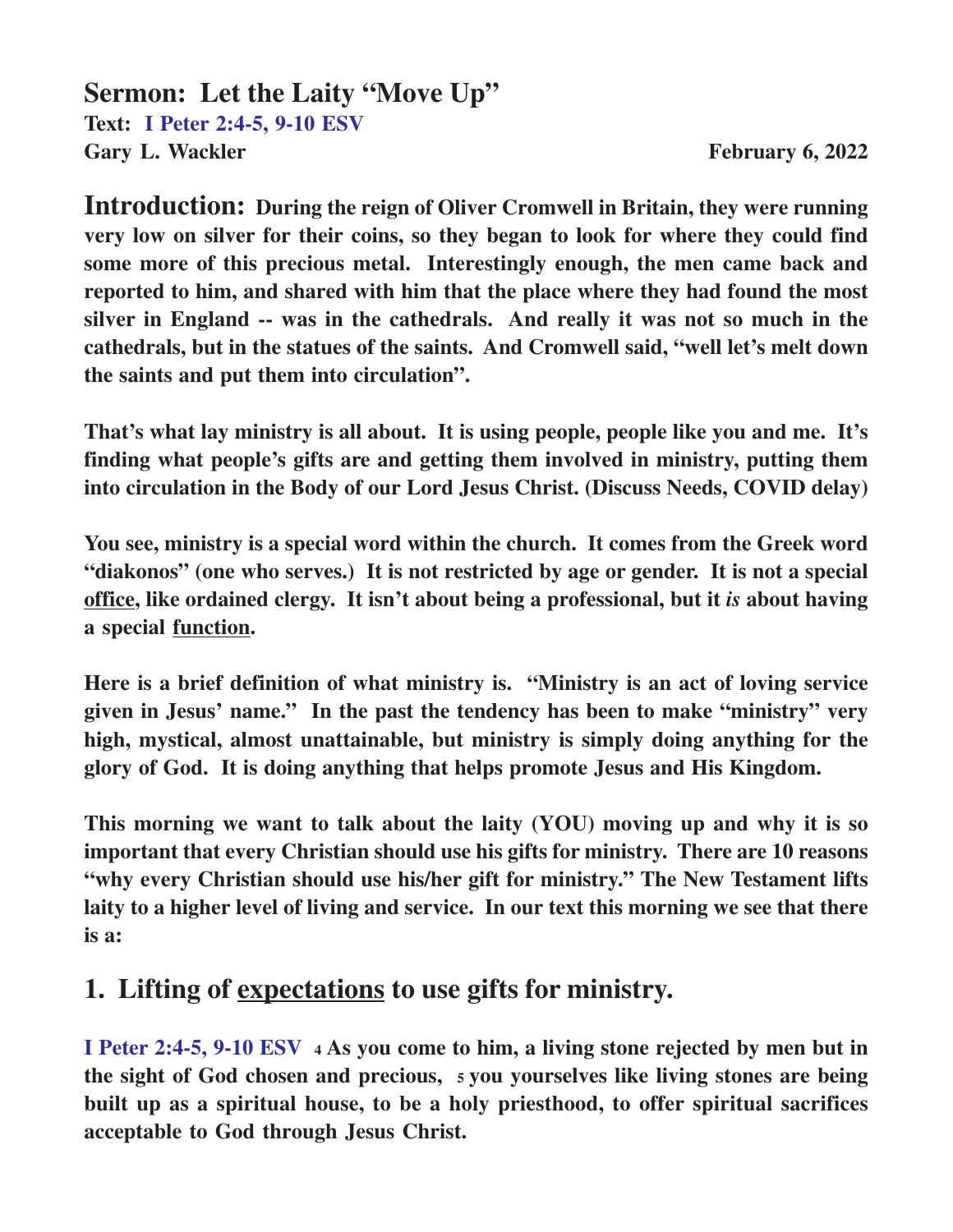**Verse 5 is about the community of believers (***stones* **being put together). C.E.B. Cranfield writes: "the free-lance Christian, who would be a Christian but is too superior to belong to the visible Church upon the earth in one of its forms, is simply a contradiction in terms."**

#### **The text continues at verse 9:**

**<sup>9</sup> But you are a chosen race, a royal priesthood, a holy nation, a people for his own possession, that you may proclaim the excellencies of him who called you out of darkness into his marvelous light. 10 Once you were not a people, but now you are God's people; once you had not received mercy, but now you have received mercy.**

**Peter uses six terms to describe the followers of Jesus. You can underline these.**

| 1. living stones             | 2. holy priesthood | 3. chosen race (people)   |
|------------------------------|--------------------|---------------------------|
| 4. <u>a royal priesthood</u> | 5. holy nation     | 6. a people God possesses |

*living stones* **- means that we are a part of a continual project that God is developing, alive and growing, being shaped and placed in God's new building not made by human hands. Jesus is the chief cornerstone - the foundation on which we are being built in a never-ending construction.**

*holy priesthood* **- Now what is a priest? It is someone who offers something to God. In the Old Testament it was animals and agricultural gifts that were offered, but in the New Testament we follow Jesus' example and we are what's offered. We become the consecrated and dedicated offering. Romans 12:1 ESV 1 I appeal to you therefore, brothers, by the mercies of God, to present your bodies as a living sacrifice, holy and acceptable to God, which is your spiritual worship.**

*chosen race (people)* **- How wonderful it is when we realize that God has chosen us. Even though we do not deserve it, God chooses us. God chose us while we were still sinners, unlovely, and unfit for service.**

**Illus. Being chosen to play on a team, or to be in a play, or for ministry all carry quite a thrill. But I can tell you a greater thrill. A greater thrill is when we realize God has chosen us (adopted us) - included us in His family.**

*royal priesthood* **- speaks to the idea we have direct access to God. Before in the O.T. only the high priest had real access to God. He was the only one who could go into the Holy of Holies, but now because of Jesus we have access to God anytime and any place we want.**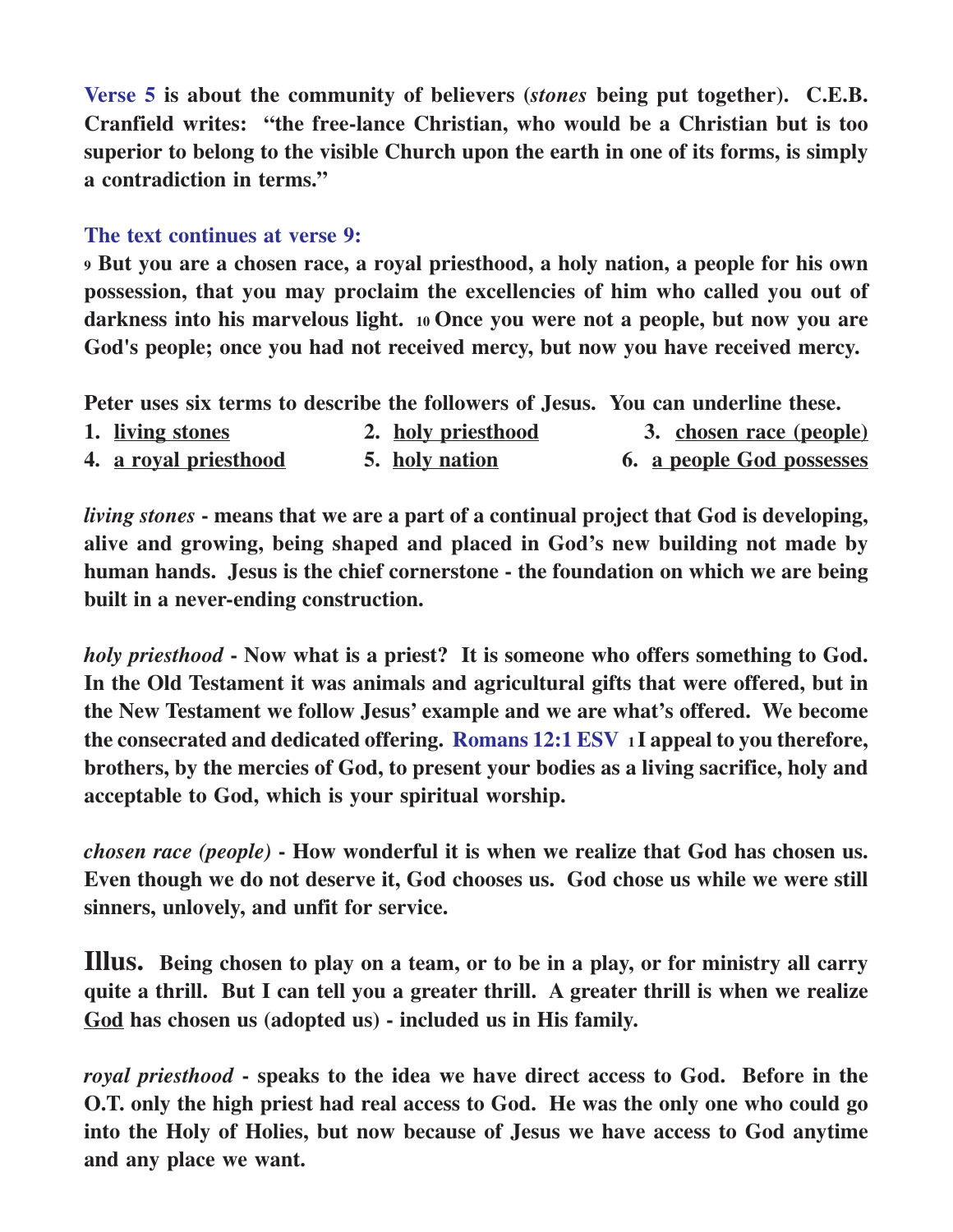**You don't have to have the minister or elders go to God for you. You can go into His presence for yourself. Now, corporate prayer is fine and needs to be practiced. And we do need to pray for each other, but isn't it wonderful that we can go in private to the Lord of the universe and He is interested in hearing what we have to say.**

*holy nation* **- our spiritual citizenship transcends all boundaries and distinctions. Mention Mexico trip.**

**finally,** *a people God possesses (belonging to God)* **- This is all about stewardship.**

**We sometimes will talk about how God is the owner of everything. Everything we produce belongs to God.**

**These six phrases raise all believers to the position of ministers. They put all Christians in the same place once occupied by the Old Testament priests.**

**Let's talk a little about Church history. Martin Luther helped the Church see the light in three areas:**

- **1. Scripture is the sole authority (available to everyone)**
- **2. We are saved by faith alone (free gift, not by works...)**
- **3. There is a priesthood of all believers.**

**And this is the point that has been clouded and has not come clearly down through the centuries. Oh, there has been lip service to the concept, but not near enough practice of this biblical idea.**

**As long as there is a division and a distinction between clergy and laity, 2. Spiritual growth will never be fully realized until we use our gifts. in other words, We grow spiritually through ...**

- **1. Our time spent with God prayer and in the Word.**
- **2. Our time spent with other Christians fellowship and study.**
- **3. Our time spent using our spiritual gifts in ministry.**

**You see we are to be instruments for God, not ornaments. It is fine to look good, but it better to be good and do good.**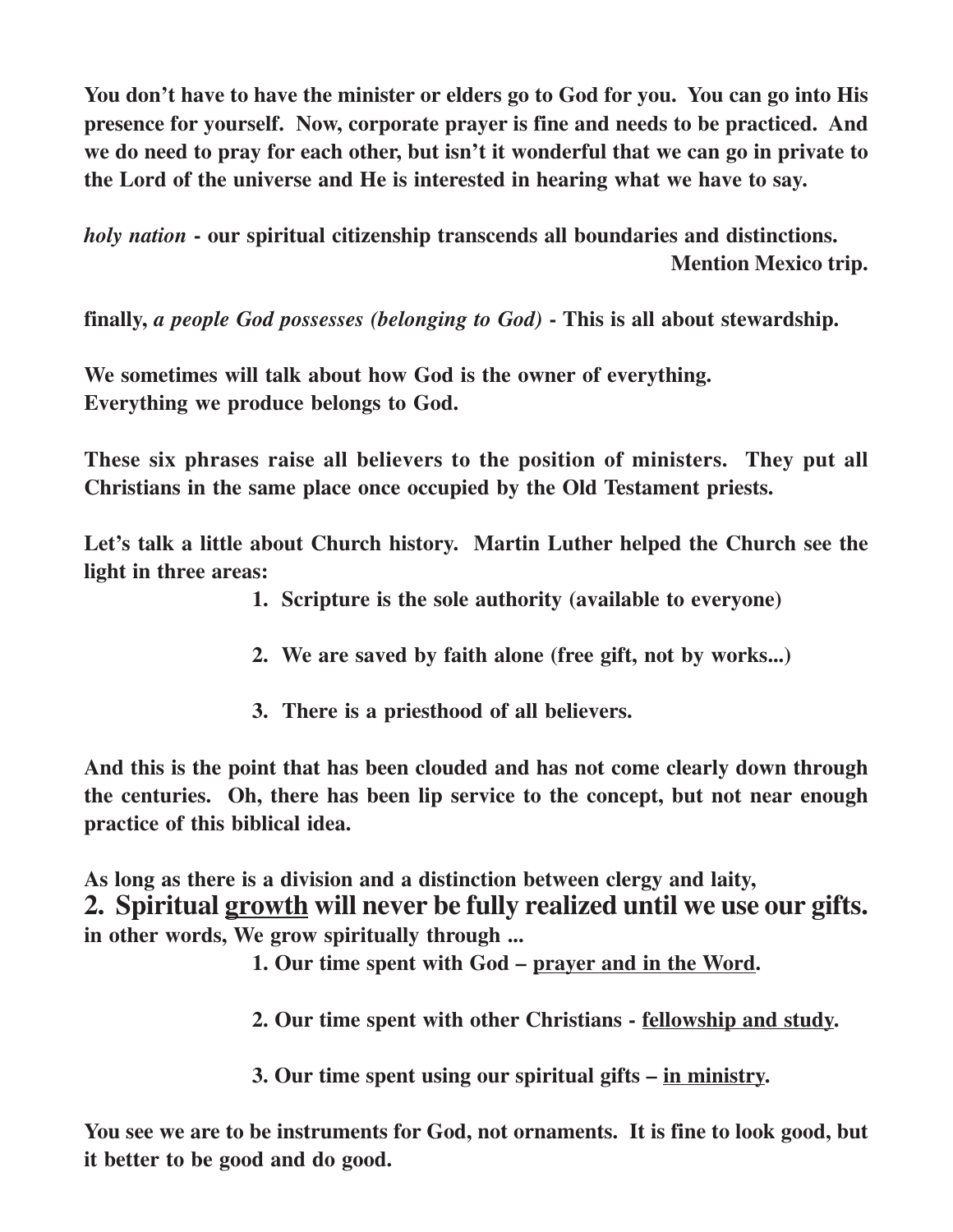**Romans 12:4-9 ESV 4 For as in one body we have many members, and the members do not all have the same function, 5 so we, though many, are one body in Christ, and individually members one of another. 6 Having gifts that differ according to the grace given to us, let us use them: if prophecy, in proportion to our faith; 7 if service, in our serving; the one who teaches, in his teaching; 8 the one who exhorts, in his exhortation; the one who contributes, in generosity; the one who leads,[gives aid] with zeal; the one who does acts of mercy, with cheerfulness. 9 Let love be genuine. Abhor what is evil; hold fast to what is good.**

#### **The third reason you need to move up as laity is: 3. Success is only possible if every member has a ministry.**

**Jesus realized this. He even told his disciples this. It wasn't a question of enough work, but enough laborers. The fields he said were white unto harvest, but the laborers were few. We need each others' gifts being used.**

**Do you realize how many people besides staff people it takes to make Sunday what it is here at Weston Church of Christ? We could never even have Sunday programs here at the church without a lot of you helping-doing ministry.**

**What kind of church would we be if everyone was using his/her gift?**

### **4. Needs will never be met without the lay member.**

**The fact is if the laity of this church do not minister, many things will go undone.**

**There was a similar problem in the early church (Acts 6, Word of God and prayer were being neglected; widows, too). I can't do it all. The elders cannot meet every need. That's why you are so very important.**

**Barefoot doctors in China. There was a problem years ago in China. The doctors could not take care of everyone who had medical needs so they instituted a program called "barefoot doctors." They found out that 90% of the people just needed help with some very basic needs and the other 10% could get medical attention at a qualified hospital. So they trained these barefoot doctors to take care of the needs of the people.**

**This principle worked for physical needs in China and it also works for spiritual and physical needs in the church.**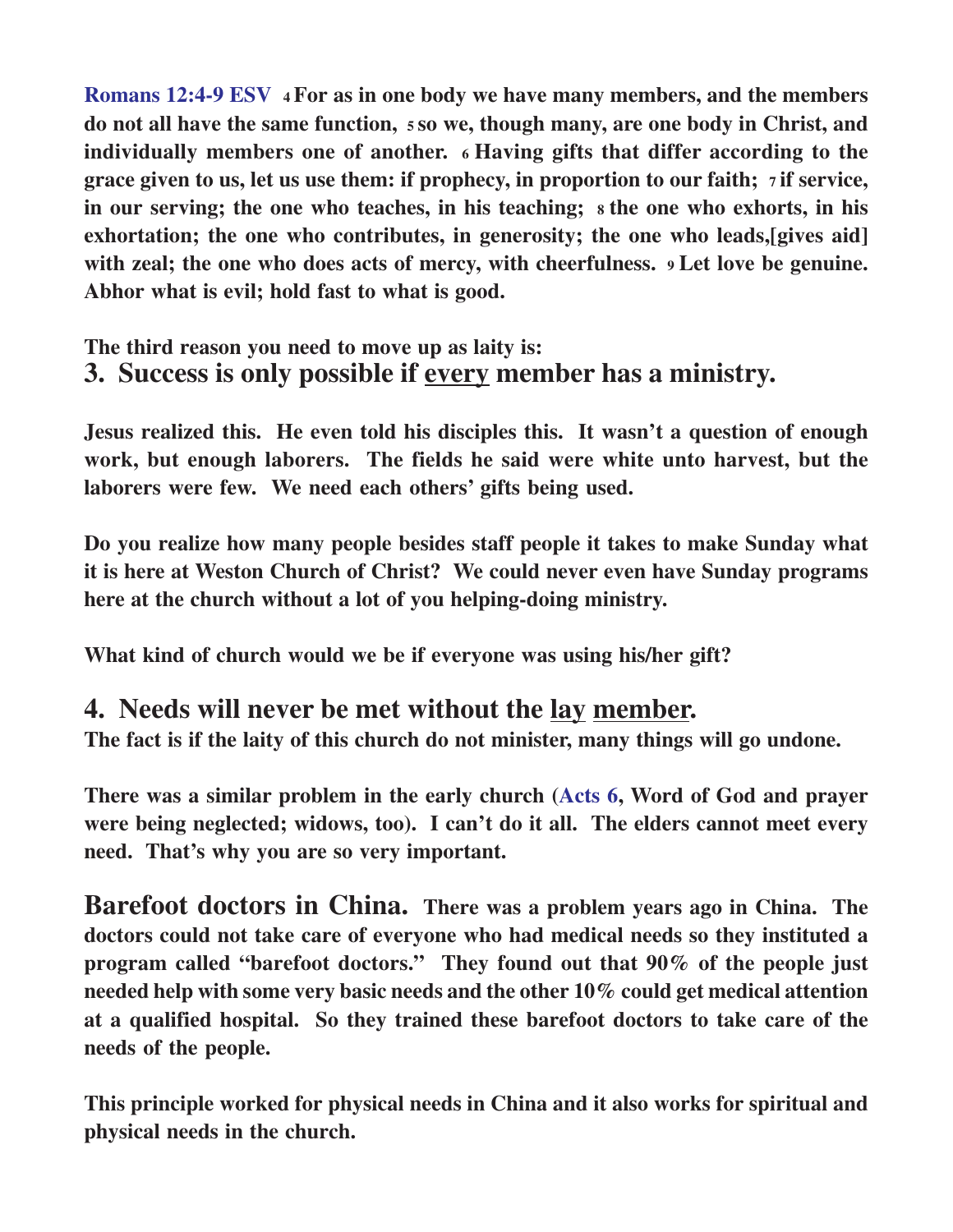# **5. God is limited without laity (ministry) commitment.**

**This is a bit of a theological issue. God is limited in ministry by our lack of involvement. It's not that He can't do it without us, but that is how He chooses to work.**

**Illus. During the second World War, there was a small French community, who had in the center of their town a statue of Jesus. It was the focal point for the town. And when the bombing came some of the schrapnel hit the statue and broke it into several pieces. They gathered up what they could and stored the pieces in crates until after the war. And after the war with great hearts of love and affection, the people began to rebuild that statue of Jesus. They were so excited. Because of the damage it wasn't near as beautiful as before, but in some ways it was even more beautiful.**

**But much to their dismay when they had reassembled all the pieces they could not find Jesus' hands. And that was tough to take because the hands were very significant. They had shown the nail prints (the marks of crucifixion). They thought they might even take the statue down until one day a person put a bronze plaque underneath the statue of Jesus which read "He has no hands but ours."**

**And all of a sudden that community began to understand something. This is the same thing I wish we could get. Jesus needs ALL of us to help Him show God to a world who is lost.**

### **6. Church is incomplete without everyone using his/her gifts.**

**The church will never be a whole body until everyone is using his/her gifts. Paul talks about that in I Corinthians 12. Each part needs the other.**

**There are three possible problems with gifts in the church**

- **1. ABUSE Too few people using too many gifts (worn out, tired, overloaded). Mount Pleasant Christian Church - not your ministry, but ours**
- **2. DISUSE Too many people using too few gifts, or none of their gifts**
- **3. MISUSE People using the wrong gifts.**

**It is the job of our leadership to help you find your gift. We must equip you because God has commanded it! But all we can do is encourage you to obey God then it's up to you.**

# **7. Every Christian has a gift and is expected to use it.**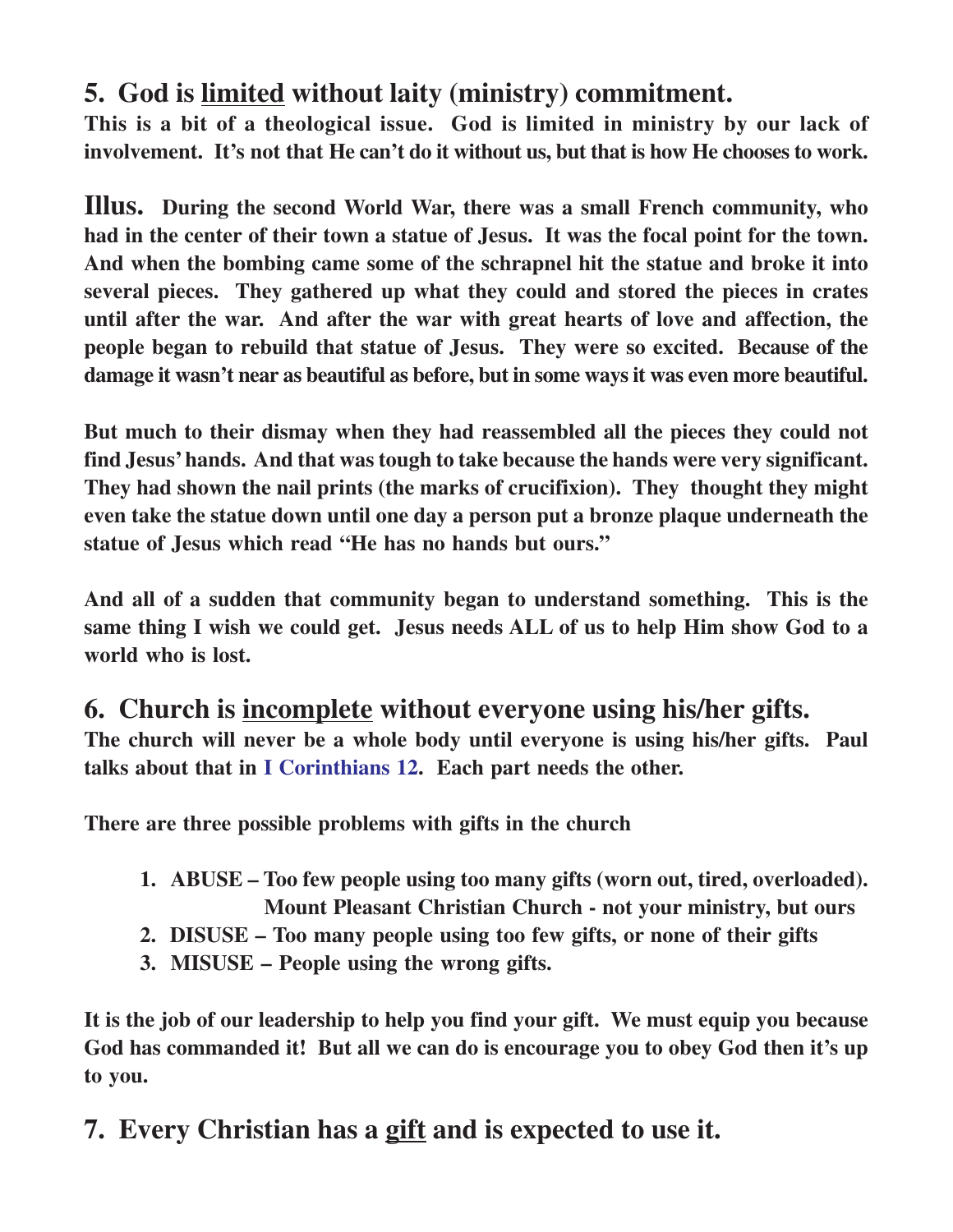**A spiritual gift is a special attribute given by the Holy Spirit to every member of the Body of Christ** *according to God's will and grace* **for use within the Body.**

**The Animal's School. Once upon a time, the animals decided they must do something heroic to meet the problems of the New World. So they organized a school. They adopted an activity curriculum consisting of running, climbing, swimming and flying. To make it easier to administer the curriculum, all the animals took all the subjects.**

**The duck was excellent in swimming, in fact better than his instructors, but he only made passing grades in flying and was very poor in running. Because the duck was slow in running, he had to stay after school and also drop swimming in order to practice running. This was kept up until his webbed feet were badly worn and he was only average in swimming. But average was acceptable in school, so nobody worried about that except the duck.**

**So the rabbit started at the top of her class in running, but had a nervous breakdown because of so much makeup work in swimming.**

**The squirrel was excellent in climbing until he developed frustration in the flying class where his teacher made him start from the ground up instead of from the treetop down. He also developed a "charlie horse" from overexertion and then got a "C" in climbing and a "D" in running.**

**The eagle was a problem child and was severely disciplined. In the climbing class he beat all the others to the top of the tree, but insisted on doing it his own way to get there.**

**This story painfully portrays what too often happens in the church. Many are not using their most** *natural* **gifts. Some are trying to do things where they really don't have a gift. If God made you a duck, you're a duck. You need to swim. And whatever you do, don't get bent out of shape if you waddle when you run.**

# **8. Using your gifts glorifies God.**

**I Peter 4:10-11 ESV <sup>10</sup>As each has received a gift, use it to serve one another, as good stewards of God's varied grace: 11 whoever speaks, as one who speaks oracles of God; whoever serves, as one who serves by the strength that God supplies—in order that in everything God may be glorified through Jesus Christ. To him belong glory and dominion forever and ever. Amen.**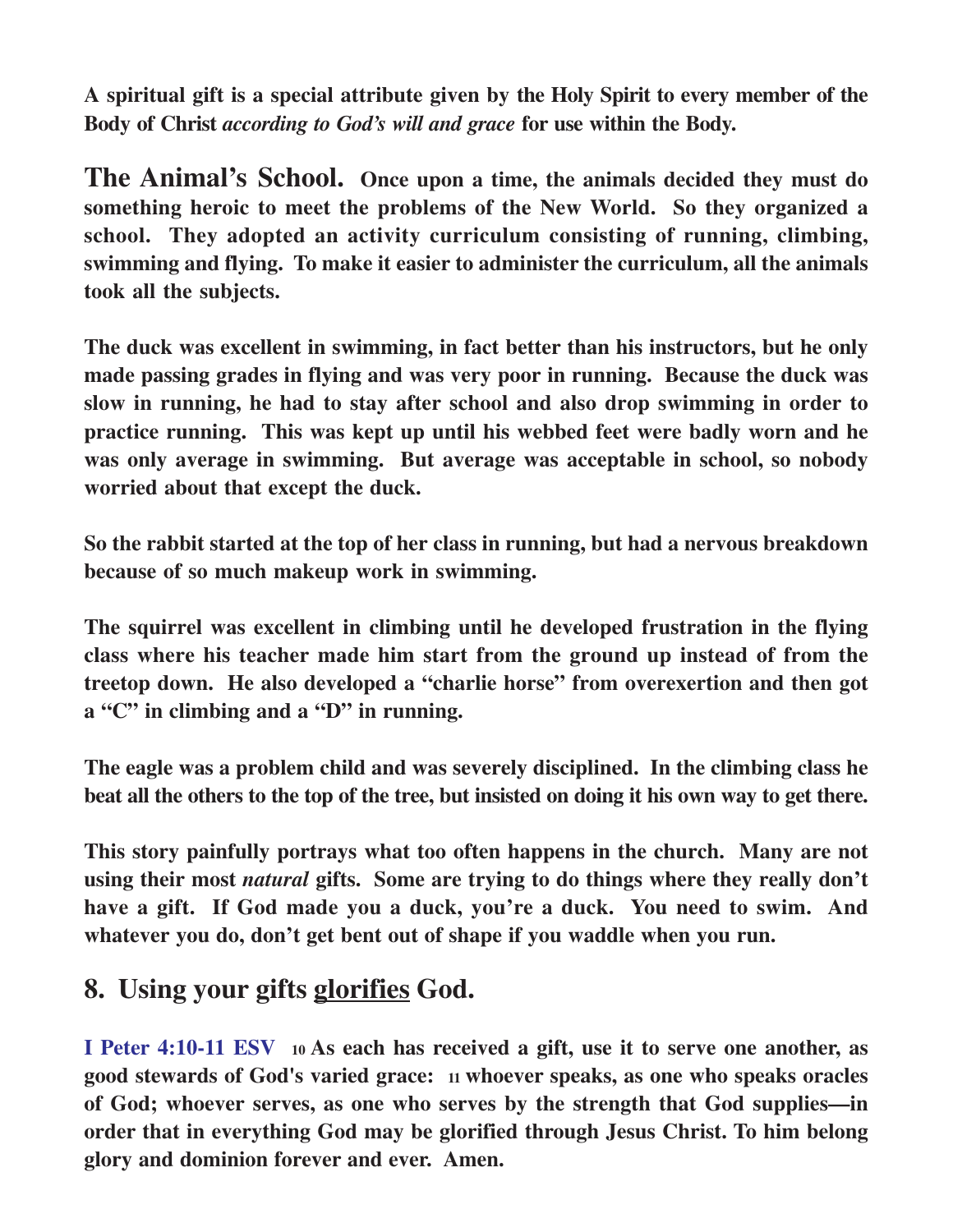# **9. Not using your gifts displeases God.**

**You remember the Parable of the Talents (Matthew 25:14-30). The one who did not use his talent greatly displeased God. Let's see what God's guidelines are concerning gifts in that parable:**

- **1. God gives different gifts to different people (also amounts).**
- **2. God expects us to use our gifts. There will be an accounting.**
- **3. If we use our gifts, we will be rewarded.**
- **4. If we do not use our gifts, we will be disciplined.**
- **5. No gift no matter how small should go unused.**

**Illus. How would we feel if on Christmas morning our children never opened or used their gifts? How would we feel if they took their unopened gifts up to their room and threw them into the closet? How would we feel if when asked what they got for Christmas, our children responded: "We didn't get any gifts?"**

**A part of giving gifts is to see the response. Can you imagine the feelings a parent would have with such ungrateful children?**

#### **The reason the laity needs to move up is that... 10. Using your gift for ministry, ministers to God.**

**You remember the Matthew 25: passage where it reads: 'Truly, I say to you, as you did not do it to one of the least of these, you did not do it to me.'**

**Conclusion: An ethics professor divided a group of fifteen students into three groups of five each. They were given envelopes. The first group of five was given an envelope telling them to proceed immediately across campus to Stewart Hall, that they had fifteen minutes to get there and if they didn't arrive on time it would affect their grade. This was called the 'High Hurry' group. A minute or two later he handed out envelopes to five others. Their instructions again were to go over to Stewart Hall but they were given 45 minutes. And after they departed he turned over the envelopes with instructions to the third group, the 'Low Hurry' group. They were given three hours to arrive at Stewart Hall.**